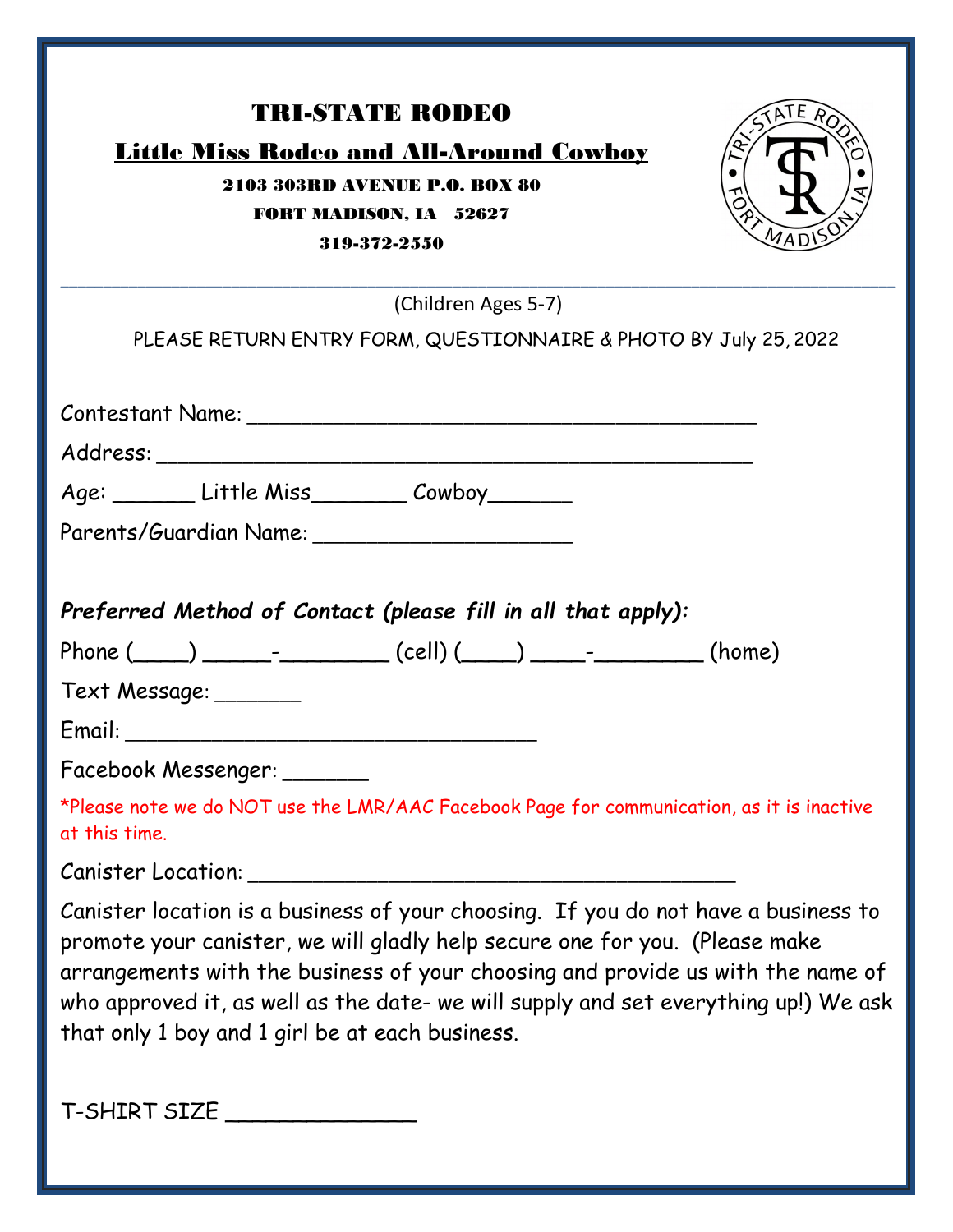Please answer the following questions in your child's words:

Who will be in the audience watching?

What is your favorite rodeo event?

What is your favorite pet and its name?

What is your favorite T.V. show?

What is your favorite movie?

What is your favorite food?

What is your favorite sport/activity?

What is your favorite hobby?

What is your talent?

Additional information and comments: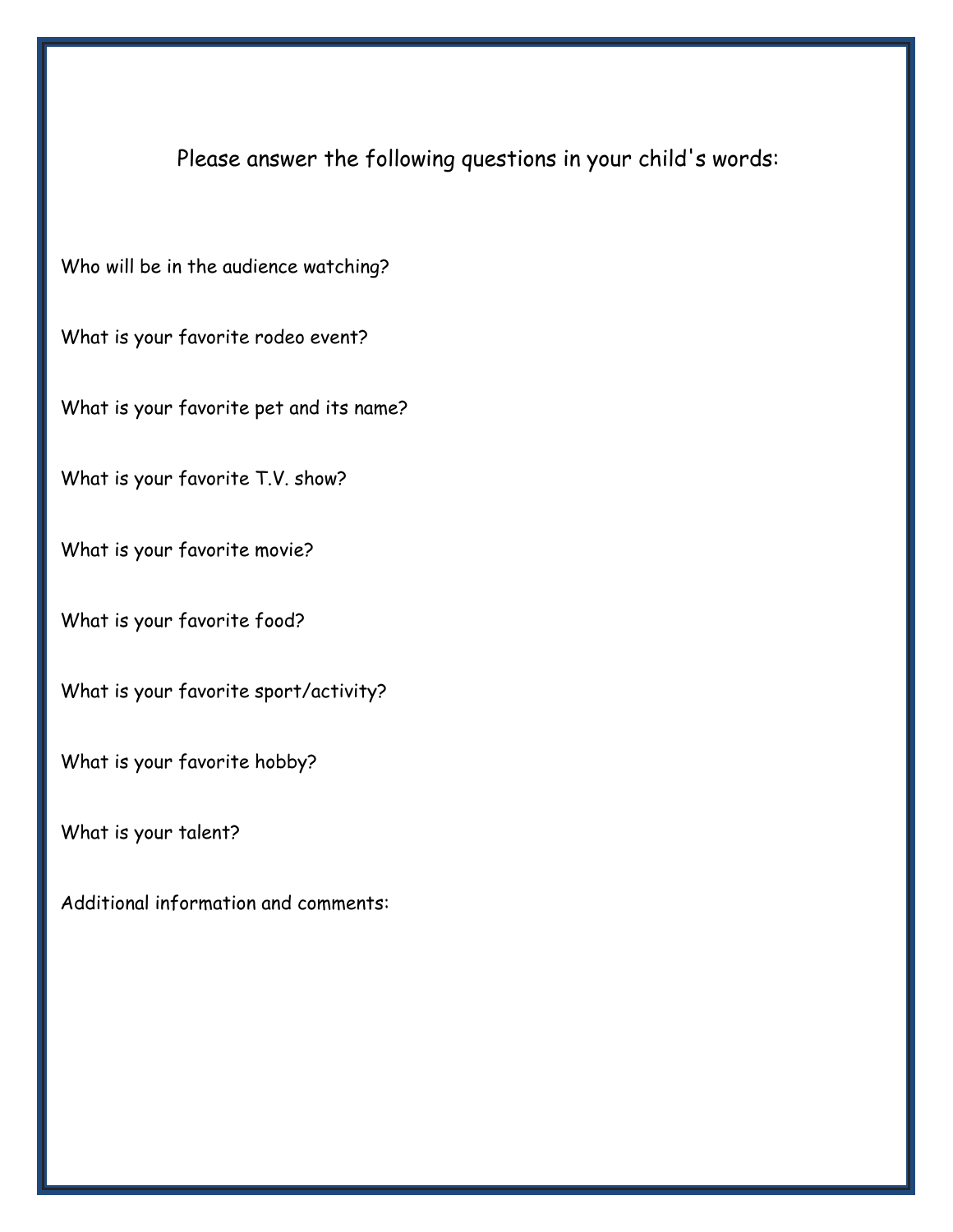## Additional Information

## **2022 Little Miss Rodeo & All Around Cowboy**

For Children Ages 5-7

Monday September 5, 2022 6:30p.m.

Please return Entry Form, Questionnaire and a 4x6 photo to the address listed below. All entries MUST be post marked by

July 25, 2022

*Canister Voting*: Each contestant's canister will be placed in a local business. The goal is for each contestant to try and raise the most money through donations, so be sure to tell all your friends of family where your child's canister can be found! There is a prize given for the most money collected!! Our Judges do not know canister amounts, so this will have no effect on how they are judged. A portion of the proceeds collected from the canisters goes to Miss Rodeo Iowa to help with travel expenses to the Miss Rodeo America competition in Las Vegas in December. In case of a tie, the child with the most money collected from canister wins.

*To maintain the integrity of this contest, we ask there be only one canister per child and soliciting businesses or functions will not be permitted.* 

**Contestants will be judged on 4 categories**: Personality, Stage Presence, Western/Rodeo Attire and Talent. Each judge will be given a score sheet and will judge each contestant individually as they perform their talent and have the on stage interview, which will be conducted by Miss Rodeo Iowa 2022, Emma Bair. Unfortunately, due to the number of contestants we have had in the past, there will not be time for clothing changes so contestants should be dressed in the western outfits/costumes they will need for their talent.

If the contestant has a musical instrument, such as guitar, we welcome that! If the contestant needs music, please have a shortened version of a song on a CD or USB, labeled with your child's name and song title. *We ask all music be no more than 70 seconds (one minute and ten seconds) long.* 

*If a parent/guardian is observed coaching a contestant during the competition, the coordinators of this event will determine if said contestant will have points deducted or be disqualified. By coaching, if a parent/guardian is seen doing the moves/routine of a contestant's talent, we consider this coaching and our goal is to keep this contest as fair as possible, so any coaching will directly affect a contestant's score!* 

Contestants are asked to check in at Bob & Ben's Barn (northwest corner of rodeo grounds) by 5:45 p.m. Monday, September 5th, dressed in rodeo attire and ready to go! Any additional information we have will be communicated to everyone at this time, or if there are any questions from parents/guardians, they will be answered at this time.